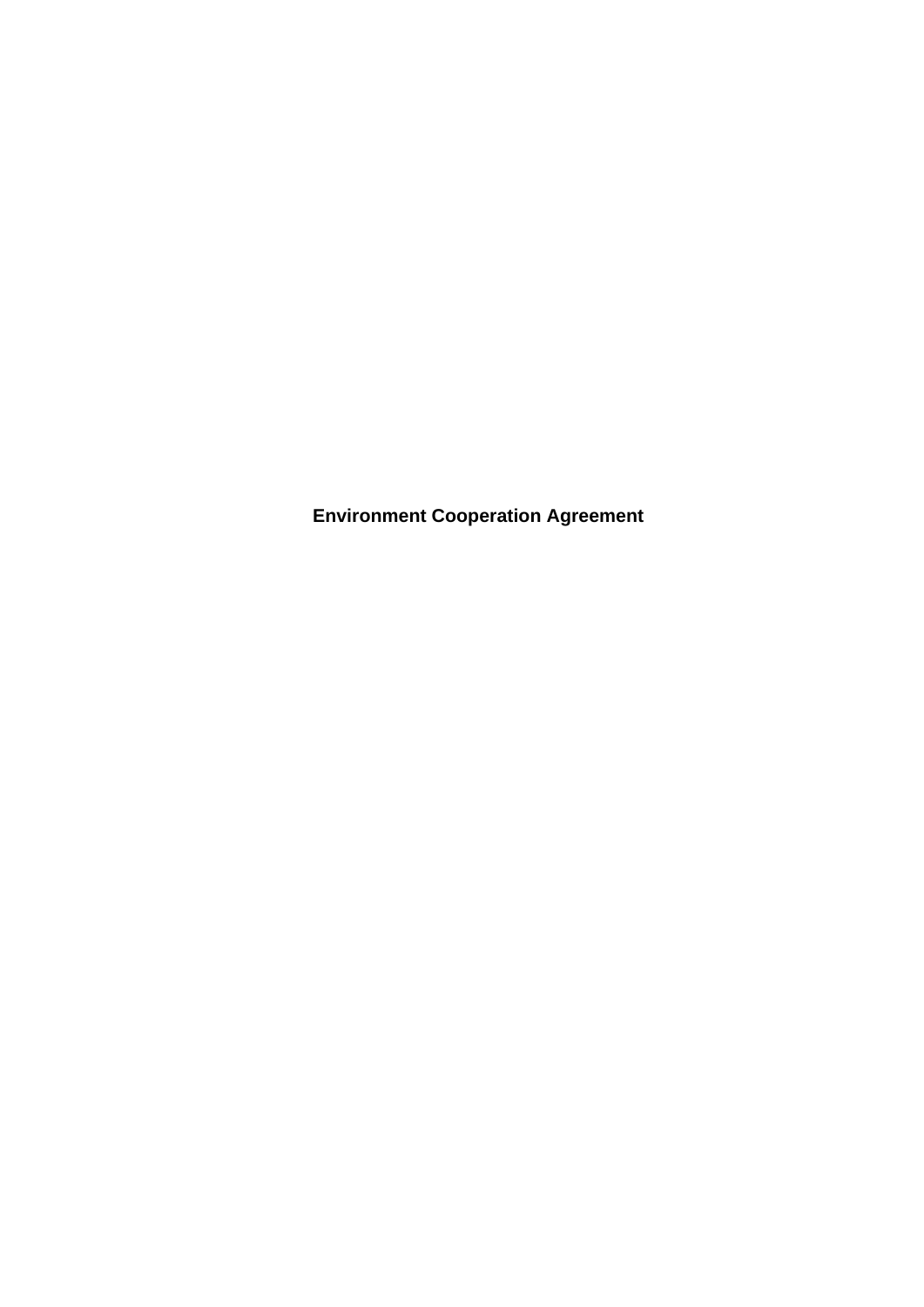The Ministry for the Environment of New Zealand, in the name of New Zealand and the Ministry of Environmental Protection of the People's Republic of China, in the name of the People's Republic of China (hereinafter referred to as "the Parties" or individually as a "Party", unless the context otherwise requires),

**Desiring** to strengthen the growing economic and political relationship between New Zealand and the People's Republic of China;

**Sharing** a common aspiration to promote sound environmental policies and practices and a common concern and responsibilities to enhance cooperation including to improve the capacities and capabilities of both countries, including non-government sectors, to address environmental matters; and towards the promotion of sustainable development, noting it is essential for economic prosperity;

*Acknowledging* the regional and global nature of environmental issues and the need to find cost-effective and long-term solutions in addressing these issues through international cooperation and the importance of coordinating joint activities of the two Parties;

*Reaffirming* the international commitments including those made at the Earth Summit at Rio de Janeiro in 1992 and at the World Summit on Sustainable Development at Johannesburg in 2002 as well as those agreed to by the Parties in multilateral environmental agreements;

*Reaffirming* the commitment of the Parties to develop the content of their bilateral agenda and to share the knowledge and experience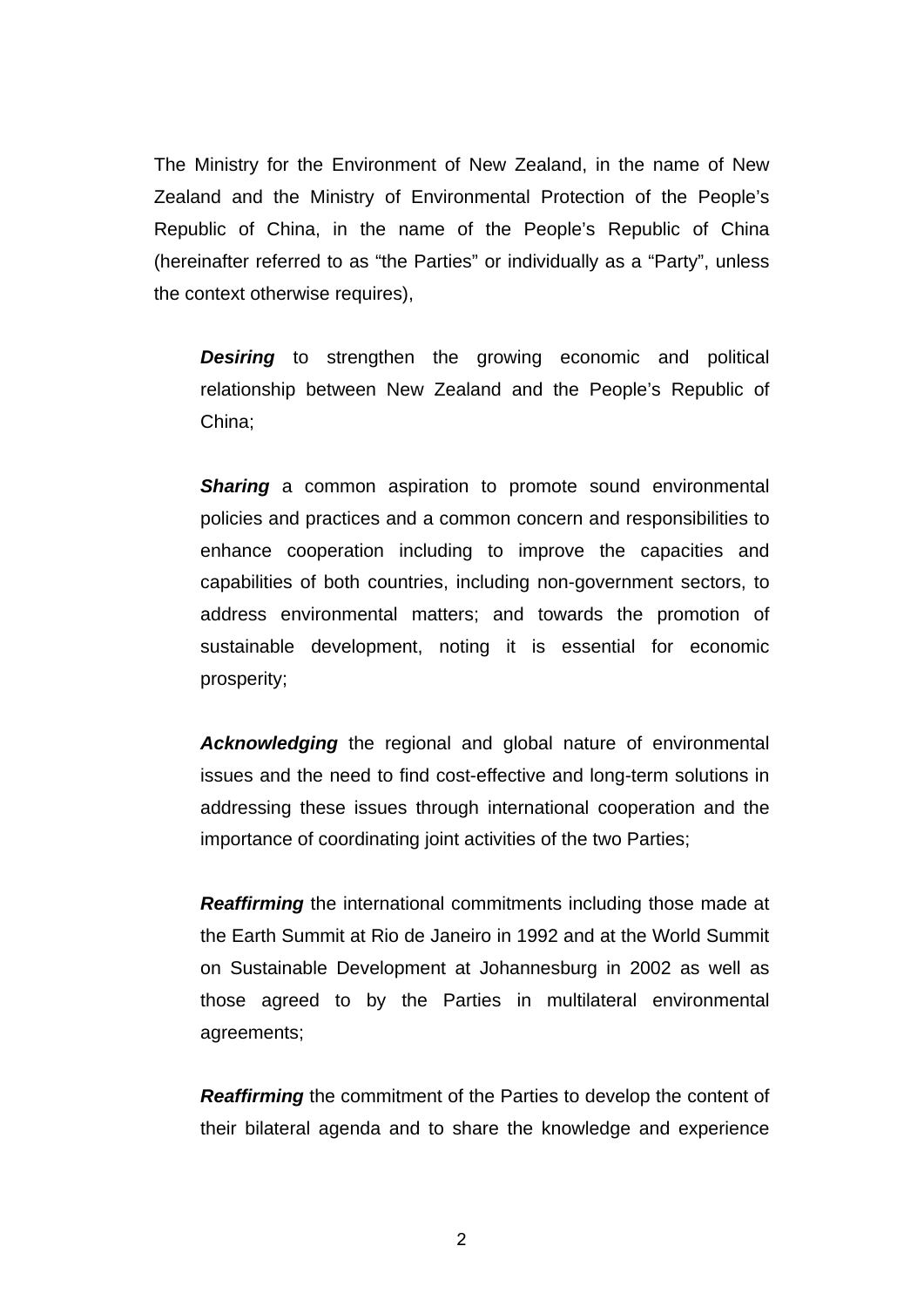gained in the fields related to economic development and environmental protection; and

*Convinced* that cooperation between the Parties in the above mentioned matters will serve their mutual interests and contribute to strengthening the relations of friendship between the two countries,

Have agreed as follows:

### **Article 1**

1. The Parties respect the sovereign rights of each country to set its own policies and national priorities and to set, administer and enforce its own environmental laws and regulations.

2. The Parties recognise that the primary purpose of their environmental laws, regulations, policies and practices should be to achieve environmental objectives and that these should be administered in a way that contributes to the mutual supportiveness of these and other policies to achieve sustainable development.

3. The Parties recognise the desirability of clear and well understood sustainable development policies and practices and the utility of broad consultation in formulating these policies.

#### **Article 2**

1. Taking account of their national priorities and available resources, the Parties agree to cooperate on environmental matters of mutual interest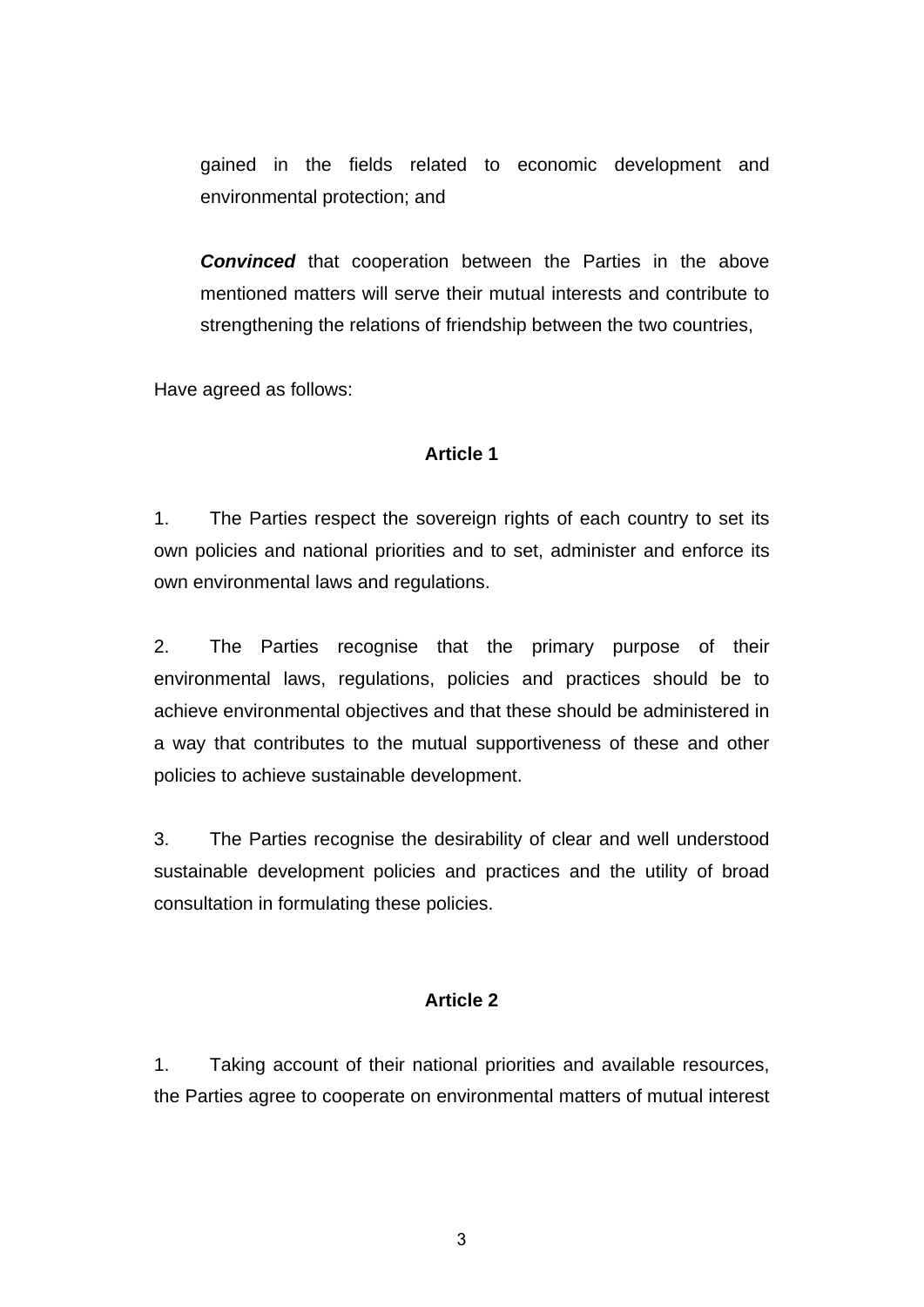and benefit. The Parties shall jointly decide specific environment cooperative activities.

2. Cooperative activities may be in areas including but not limited to: environmental management, environmental remediation, nature conservation**,** and technologies (including systems and processes) for environmental benefit. Examples could include:

- (a) Management of water environment;
- (b) Coastal ecological conservation and pollution control;
- (c) Air pollution control and monitoring;
- (d) Improvement of environmental awareness, including environmental education and public participation;
- (e) Management and disposal of waste including hazardous waste;
- (f) Environmental management of chemicals;
- (g) Environment and trade;
- (h) Biodiversity conservation; and
- (i) Other areas as mutually agreed upon.

3. Cooperative activities may be implemented through a variety of means including in the following forms:

- (a) exchange of relevant experiences, environmental information and documentation;
- (b) exchange of visits of experts, scholars and delegations;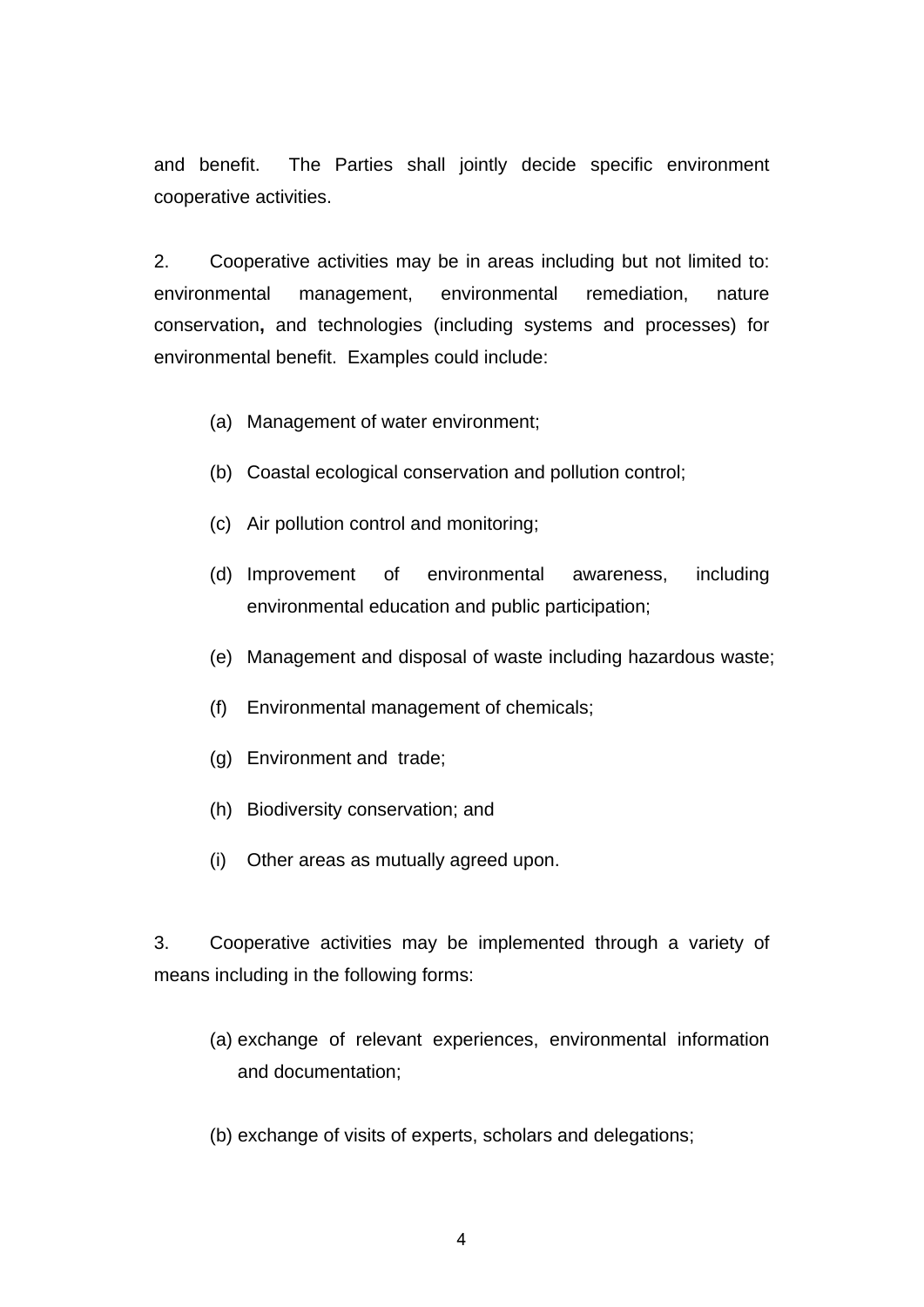(c) jointly organized seminars, workshops, projects, studies and meetings attended by scientists, experts, regulators and others concerned, including in conjunction with international forums and matters; and

(d) other forms of cooperation as mutually agreed upon.

4. Each Party may, as appropriate, invite the participation of other organisations in identifying potential areas for cooperation and in undertaking cooperative activities. To implement this Agreement both Parties shall encourage environmental protection organisations, enterprises and municipalities as well as research institutions and other entities on both sides to establish and develop direct contacts with each other in the field of environmental protection and sustainable development.

#### **Article 3**

1. To guarantee the implementation of this Agreement, to establish a cooperation programme to be carried out within a specified period and to coordinate the cooperation activities referred to in this Agreement, each Party shall appoint a coordinator at Director-General level in the case of China and at equivalent senior official level in the case of New Zealand within the six months following the entry into force of this Agreement to facilitate communication between the Parties.

2. The funding of cooperative activities shall be decided by the Parties on a case-by-case basis and shall depend on the budgets available and shall be governed by the laws and regulations applicable in each country.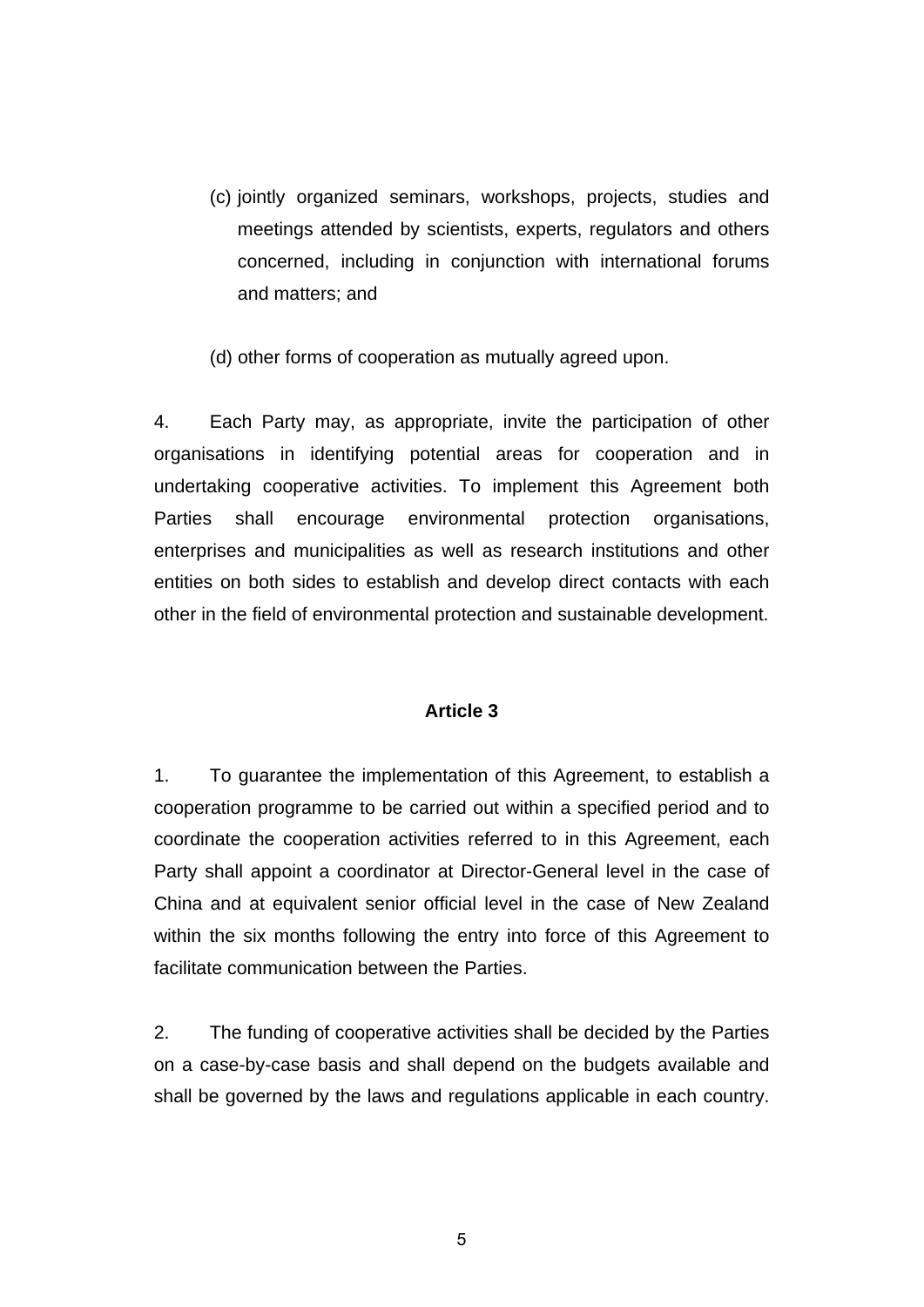Any specific activity or project launched by joint decision may, if necessary, be dealt with in a separate arrangement.

3. Each of the Parties shall seek to obtain the funds required to support cooperation activities and shall undertake the necessary coordination for the implementation of this Agreement**.**

4. The Coordinators shall organise a meeting of the Parties which shall take place within the first year after this Agreement enters into force, and then on a regular basis, every two years unless otherwise jointly decided, to:

- (a) establish an agreed cooperative programme;
- (b) oversee and evaluate cooperative activities;
- (c) serve as a channel for dialogue on matters of mutual interest or concern with a view to reaching consensus on those issues between the Parties; and
- (d) review the operation and outcomes of this Agreement.

5. Each Party may, as appropriate consult with members of its public or other organisations over matters relating to the operation of this Agreement by whatever means that Party considers appropriate.

6. The Parties may exchange information and coordinate activities between meetings using email, video conferencing or other means of communication.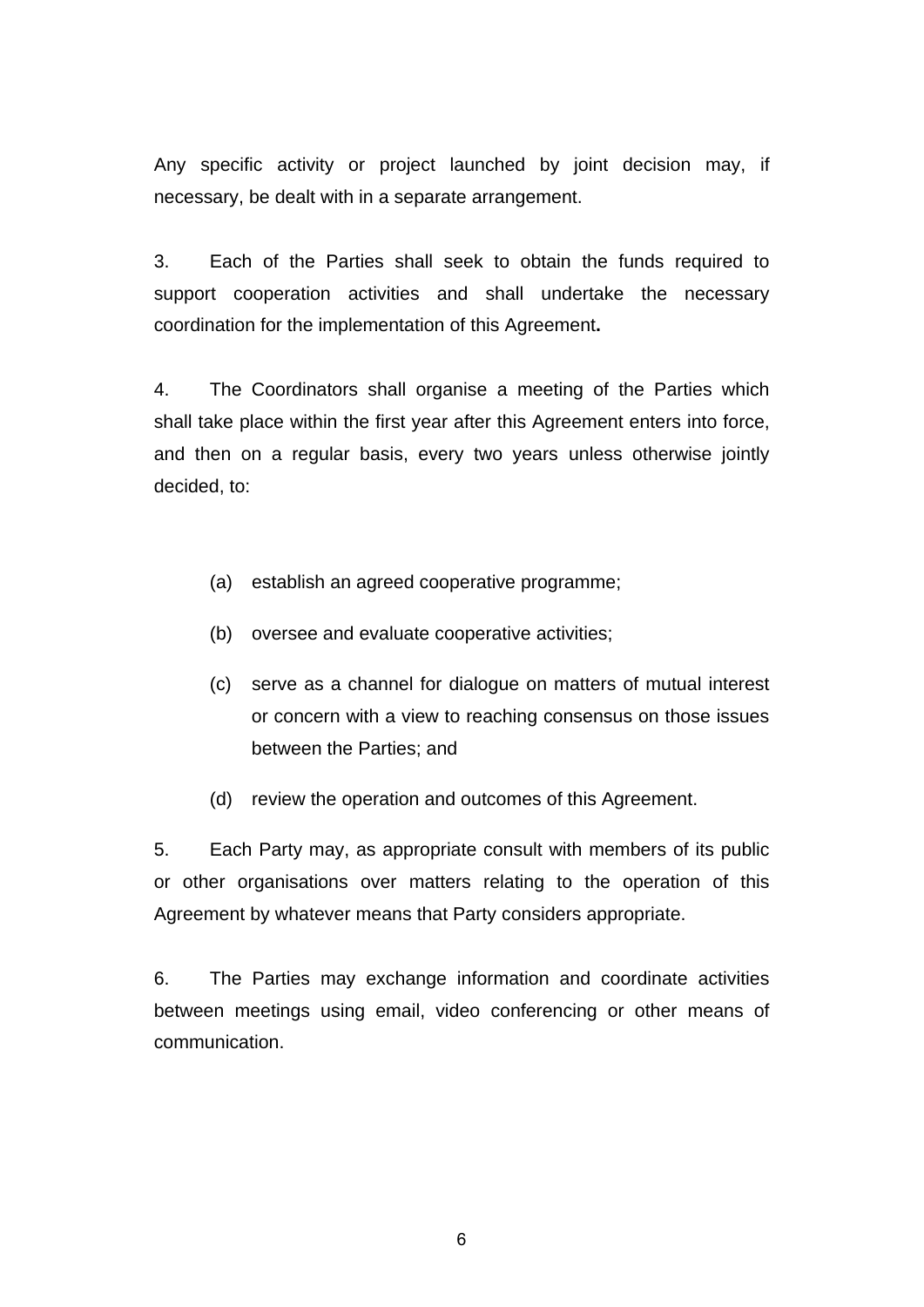## **Article 4**

1. Should any issue arise between the Parties over the interpretation or implementation of this Agreement, the Parties will make every effort to settle it amicably through cooperation, consultation, and dialogue.

2. If a Party seeks a meeting of the Parties for consultations to assist in the resolution of any such issues, the Parties will meet as soon as practicable.

# **Article 5**

Nothing in this Agreement shall affect the obligations of the Parties deriving from any treaties, conventions, regional or global agreements related to environmental protection.

### **Article 6**

1. This Agreement shall enter into force sixty days after the Parties exchange written notification that any necessary domestic procedures for entry into force have been completed, or after such other period as the Parties may agree in the written notification, and shall remain in force indefinitely unless either Party gives notice of termination to the other Party with six months notice.

2. The termination of this Agreement will not affect the validity of any arrangements already made under this Agreement.